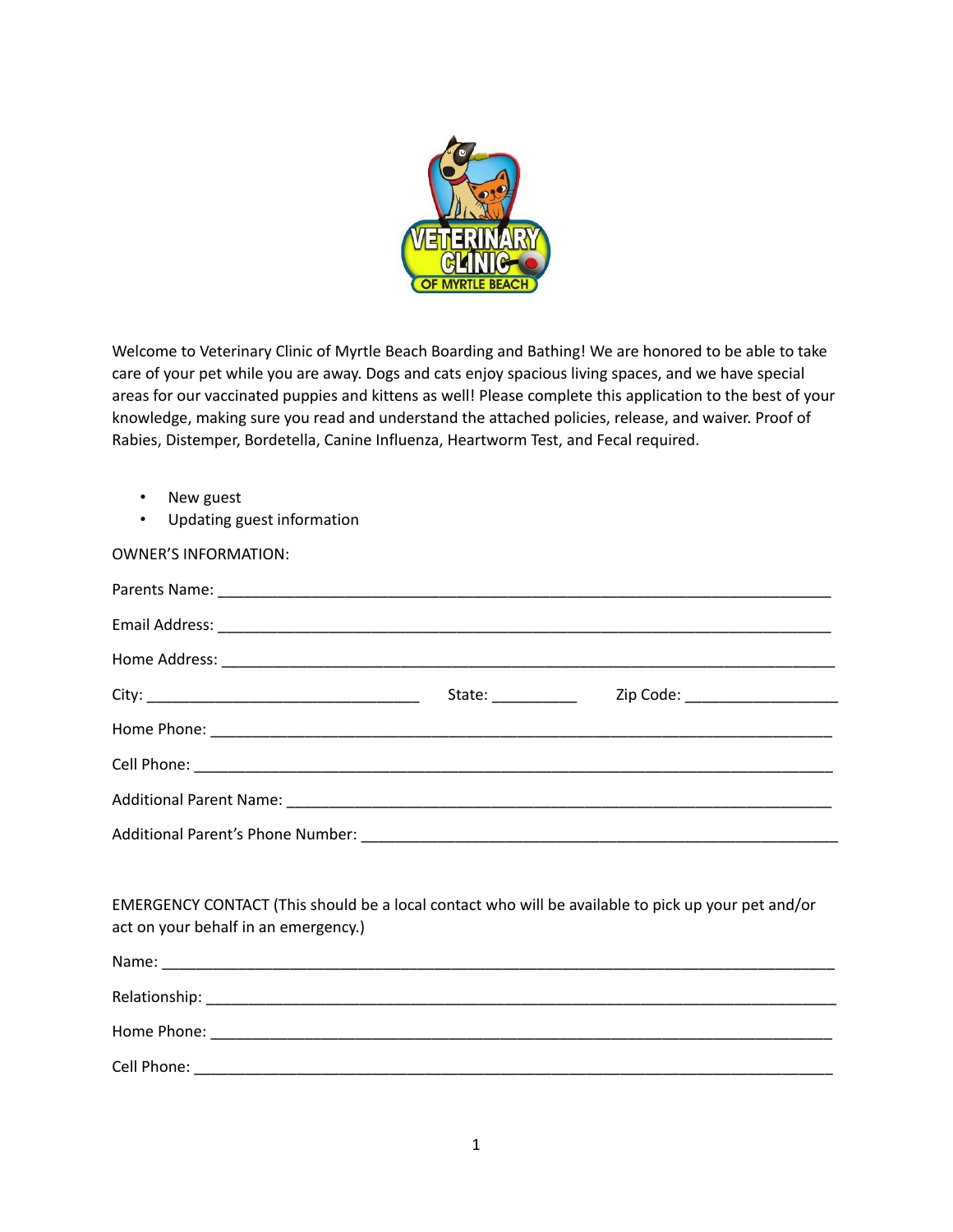Work Phone: \_\_\_\_\_\_\_\_\_\_\_\_\_\_\_\_\_\_\_\_\_\_\_\_\_\_\_\_\_\_\_\_\_\_\_\_\_\_\_\_\_\_\_\_\_\_\_\_\_\_\_\_\_\_\_\_\_\_\_\_\_\_\_\_\_\_\_\_\_\_\_\_\_\_

| AUTHORIZED PICK UP/DROP OFF (Persons authorized to pick up and/or drop off your pet) |  |
|--------------------------------------------------------------------------------------|--|
|                                                                                      |  |
|                                                                                      |  |
| <b>VETERINARIAN INFORMATION</b>                                                      |  |
|                                                                                      |  |
|                                                                                      |  |
|                                                                                      |  |
|                                                                                      |  |
|                                                                                      |  |
|                                                                                      |  |
|                                                                                      |  |
| Have you ever used a daycare/boarding service before?                                |  |
| Yes                                                                                  |  |
|                                                                                      |  |

\_\_\_\_\_\_\_\_\_\_\_\_\_\_\_\_\_\_\_\_\_\_\_\_\_\_\_\_\_\_\_\_\_\_\_\_\_\_\_\_\_\_\_\_\_\_\_\_\_\_\_\_\_\_\_\_\_\_\_\_\_\_\_\_\_\_\_\_\_\_\_\_\_\_\_\_\_\_\_\_\_\_\_\_\_

• No

Please list names of previous daycares/boarding facilities: \_\_\_\_\_\_\_\_\_\_\_\_\_\_\_\_\_\_\_\_\_\_\_\_\_\_\_\_\_\_\_\_\_\_\_\_\_

Has your pet ever visited VCMB or VCMB B&B before?

- Yes
- No

WHAT ARE THE PRIMARY REASONS FOR BRINGING YOUR PET TO VCMB B&B?

- I don't like to leave my pet home alone all day
- My pet gets lonely
- I travel extensively
- Pet displays destructive behavior
- I work long hours
- Recommended by another person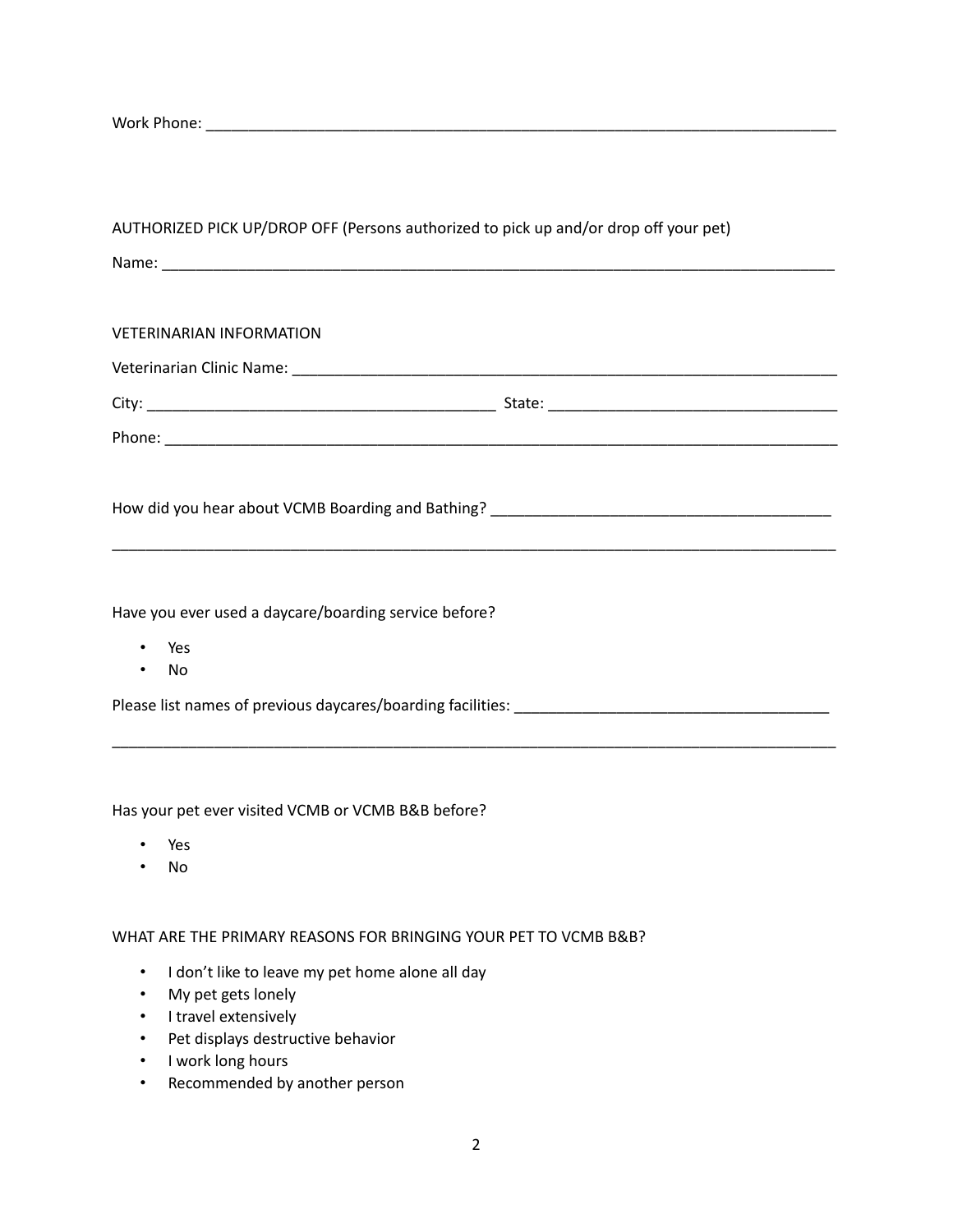#### ARE THERE ANY OTHER SERVICES YOU WOULD LIKE VCMB B&B TO OFFER IN THE FUTURE?

\_\_\_\_\_\_\_\_\_\_\_\_\_\_\_\_\_\_\_\_\_\_\_\_\_\_\_\_\_\_\_\_\_\_\_\_\_\_\_\_\_\_\_\_\_\_\_\_\_\_\_\_\_\_\_\_\_\_\_\_\_\_\_\_\_\_\_\_\_\_\_\_\_\_\_\_\_\_\_\_\_\_\_\_\_

\_\_\_\_\_\_\_\_\_\_\_\_\_\_\_\_\_\_\_\_\_\_\_\_\_\_\_\_\_\_\_\_\_\_\_\_\_\_\_\_\_\_\_\_\_\_\_\_\_\_\_\_\_\_\_\_\_\_\_\_\_\_\_\_\_\_\_\_\_\_\_\_\_\_\_\_\_\_\_\_\_\_\_\_\_

### GUEST INFORMATION

|                                                                                                | <b>GUEST 1</b>                             | <b>GUEST 2</b>         | <b>GUEST 3</b>         |
|------------------------------------------------------------------------------------------------|--------------------------------------------|------------------------|------------------------|
| Name                                                                                           |                                            |                        |                        |
| Date of Birth                                                                                  |                                            |                        |                        |
| Breed(s)                                                                                       |                                            |                        |                        |
| Color                                                                                          |                                            |                        |                        |
| Weight (lbs)                                                                                   |                                            |                        |                        |
| Sex                                                                                            |                                            |                        |                        |
| Is guest spayed or<br>neutered?                                                                | Yes<br>$\bullet$<br><b>No</b><br>$\bullet$ | Yes<br>$\bullet$<br>No | Yes<br>$\bullet$<br>No |
| Is there a PERSON, type of<br>DOG, or SITUATION your<br>pet seems to be<br>uncomfortable with? | Yes<br>$\bullet$<br>No<br>$\bullet$        | Yes<br>No              | Yes<br>No              |
| If yes, please describe                                                                        |                                            |                        |                        |
| How long have you had<br>your pet?                                                             |                                            |                        |                        |
| Where did you get your<br>pet?                                                                 |                                            |                        |                        |
| Has your pet every<br>growled or bit another<br>PERSON or DOG?                                 |                                            |                        |                        |
| If yes, please describe the<br>circumstances                                                   |                                            |                        |                        |
| Can you take food items<br>away from your pet<br>without him/her<br>growling?                  | Yes<br>$\bullet$<br>No<br>٠                | Yes<br>No              | Yes<br>No              |
| Has your pet ever jumped<br>a fence or barrier?                                                | Yes<br>$\bullet$<br>No<br>$\bullet$        | Yes<br>$\bullet$<br>No | Yes<br>No              |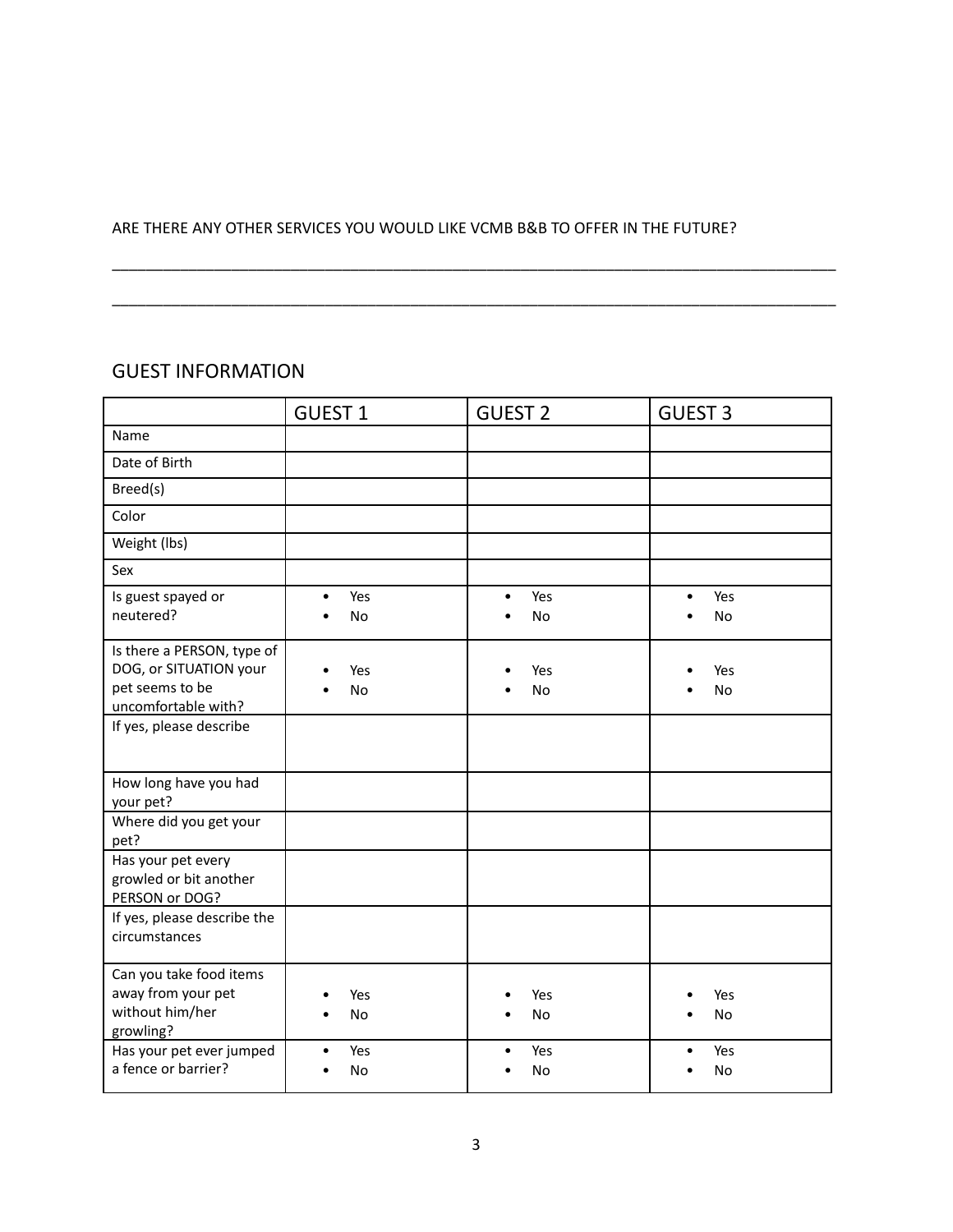| Are there areas on your<br>pet's body where they do<br>not like to be touched?   | Yes<br>No        | Yes<br>No<br>٠   | Yes<br><b>No</b> |
|----------------------------------------------------------------------------------|------------------|------------------|------------------|
| If yes, please indicate<br>where.                                                |                  |                  |                  |
| Is your pet afraid of<br>thunderstorms?                                          | Yes<br>No        | Yes<br>No        | Yes<br>No        |
| If yes, how do you make<br>them comfortable?                                     |                  |                  |                  |
| Are there any restrictions<br>that should be placed on<br>your pet's activities? | Yes<br><b>No</b> | Yes<br><b>No</b> | Yes<br>No        |
| If yes, what activities?                                                         |                  |                  |                  |

### DIETS AND MEDICATIONS

|                                                                                                                | <b>GUEST 1</b> | <b>GUEST 2</b>         | <b>GUEST 3</b> |
|----------------------------------------------------------------------------------------------------------------|----------------|------------------------|----------------|
| Is it okay for your pet to<br>receive a treat for good<br>behavior?                                            | Yes<br>No      | Yes<br>No              | Yes<br>No      |
| If your pet is not eating<br>their food, do you have a<br>preference on what we<br>can offer to entice eating? | Yes<br>No<br>٠ | Yes<br>No<br>$\bullet$ | Yes<br>No      |
| If yes, please describe                                                                                        |                |                        |                |
| Does your pet have any<br>allergies or other<br>conditions?                                                    | Yes<br>No      | Yes<br>No<br>٠         | Yes<br>No      |
| If yes, please describe                                                                                        |                |                        |                |

# IS THERE ANYTHING ELSE WE SHOULD KNOW ABOUT YOUR PET?

\_\_\_\_\_\_\_\_\_\_\_\_\_\_\_\_\_\_\_\_\_\_\_\_\_\_\_\_\_\_\_\_\_\_\_\_\_\_\_\_\_\_\_\_\_\_\_\_\_\_\_\_\_\_\_\_\_\_\_\_\_\_\_\_\_\_\_

\_\_\_\_\_\_\_\_\_\_\_\_\_\_\_\_\_\_\_\_\_\_\_\_\_\_\_\_\_\_\_\_\_\_\_\_\_\_\_\_\_\_\_\_\_\_\_\_\_\_\_\_\_\_\_\_\_\_\_\_\_\_\_\_\_\_\_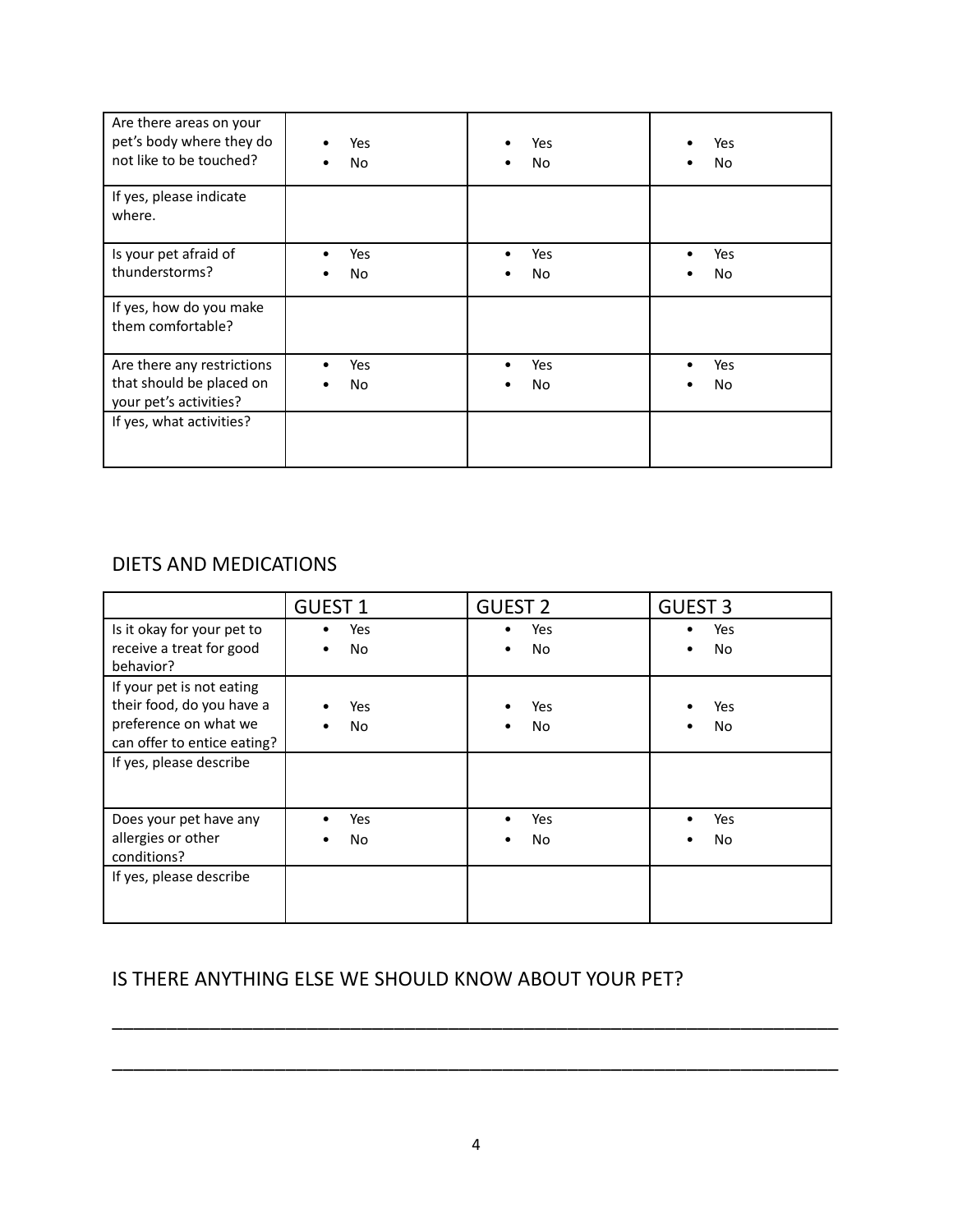# GUEST AGREEMENT

THIS AGREEMENT INCLUDES A RELEASE OF LIABLITY AND WAIVER OF LEGAL RIGHTS AND DEPRIVES YOU OF THE RIGHT TO SUE THE OWNER OR STAFF OF VETERINARY CLINIC OF MYRTLE BEACH, VETERINARY CLINIC OF MYRTLE BEACH BOARDING AND BATHING, AND ITS ENTITIES. DO NOT SIGN THIS AGREEMENT UNLESS YOU HAVE READ AND UNDERSTAND IT IN ITS ENTIRETY. SEEK THE ADVICE OF LEGAL COUNSEL IF YOU ARE UNSURE OF ITS FFFFCT.

\_\_\_\_\_\_\_\_\_\_\_\_\_\_\_\_\_\_\_\_\_\_\_\_\_\_\_\_\_\_\_\_\_\_\_\_\_\_\_\_\_\_\_\_\_\_\_\_\_\_\_\_\_\_\_\_\_\_\_\_\_\_\_\_\_\_\_

\_\_\_\_\_\_\_\_\_\_\_\_\_\_\_\_\_\_\_\_\_\_\_\_\_\_\_\_\_\_\_\_\_\_\_\_\_\_\_\_\_\_\_\_\_\_\_\_\_\_\_\_\_\_\_\_\_\_\_\_\_\_\_\_\_\_\_

In consideration for your pets being permitted to come to VCMB B&B or use any VCMB B&B or VCMB services, you agree to all the policies, procedures, release, terms, and conditions set forth below. This agreement applies to VCMB and its affiliates, employees, owners, agents, and representatives.

- 1. All guests must:
	- Be current on Rabies, Distemper, Canine Influenza, Bordetella, and fecal (Bordetella, fecal and exam must be completed every 6 months)
	- Be in general good health and free of ticks and fleas
	- Deemed suitable for boarding by a veterinarian. If your pet is unsuitable, we will give you a full explanation, and offer alternatives
	- Must be able to stand and walk on their own
	- Be able to tolerate being in an environment with other dogs/cats
	- Be leashed when entering and exiting VCMB B&B
- 2. Food Pet(s) will be fed in accordance with the instructions you provide. While at VCMB B&B, guests do not get fed lunch. If you want your pet to eat lunch, you must indicate this at drop off.
- 3. Video Release By using the services offered by VCMB B&B, you agree to allow VCMB and any of their affiliates to use your pet's name and any image or likeness of your pet taken while at VCMB B&B in any form or format, for use, at any time, in any media, marketing, advertising, illustration, trade or promotional material.
- 4. Personal Property VCMB B&B will not be liable for any lost, stolen, or damaged personal property belonging either to you or your pet. If your pet causes any damage to the facility, you will be liable for the full cost of all repairs and replacements.
- 5. Fees You must pay for all services at the time you pick up your pet from VCMB B&B. You give your express permission for VCMB B&B to charge any credit card you provided for unpaid services or products upon the date services were supposed to have been completed.
- 6. Training You hereby consent to VCMB's use of your pet for staff training while your pet is in our care.
- 7. Duty to disclose You must disclose on a continuing basis, any and all medical or other conditions, including but not limited to personality concerns or behavioral incidents that may affect, limit or prevent your pet's ability to participate in any services. In the event of a material change to the information you provided us, you agree to update your profile and account within 7 days.